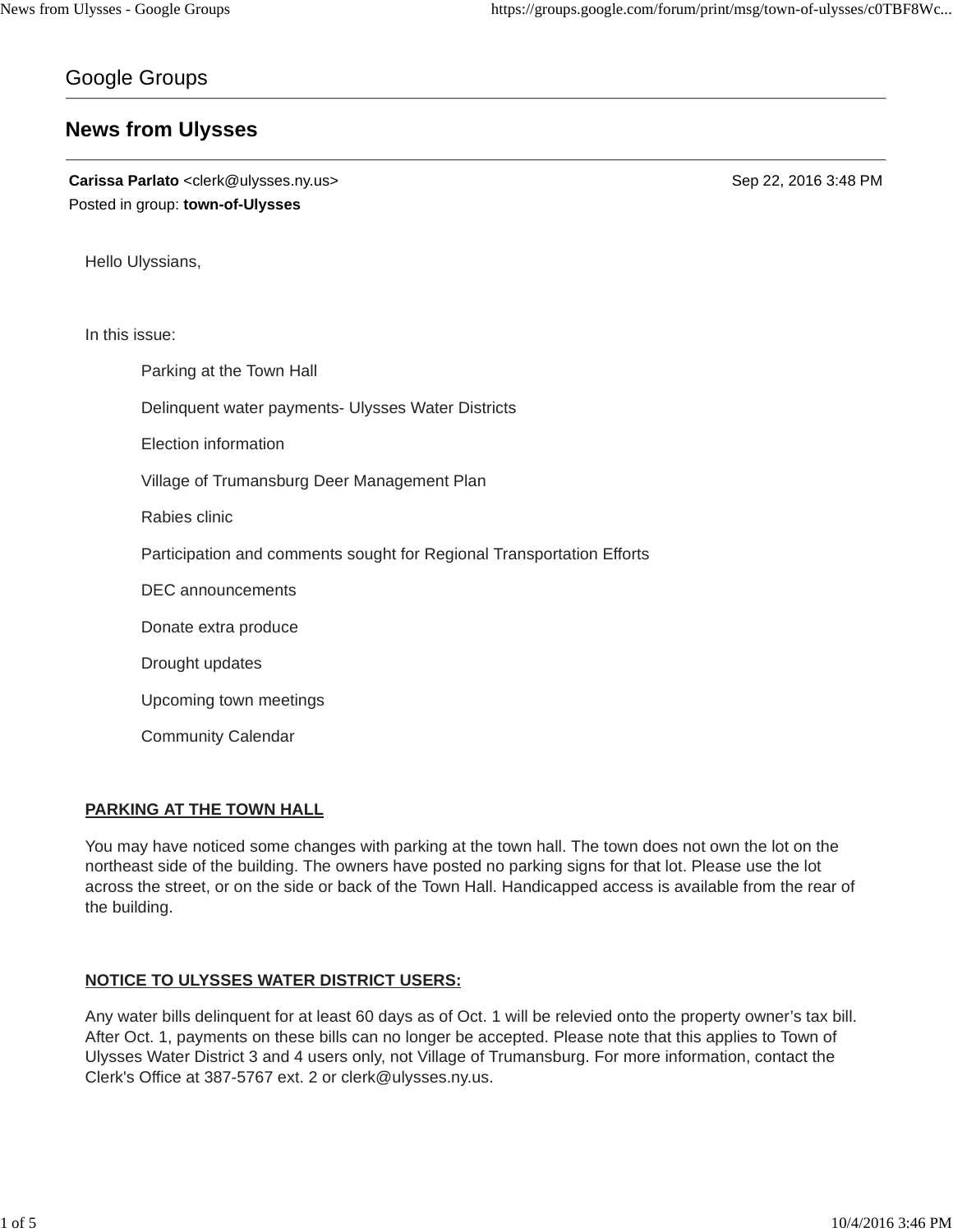# **ELECTION INFORMATION:**

October 14 is the last day to register to vote in the General Election on Nov. 8.

Visit the Tompkins County Board of Elections for more information or to download a registration form at http://www.tompkinscountyny.gov/boe

View the 2016 election calendar here: http://www.tompkinscountyny.gov/files/boe/For\_Candidates /Political%20Calendars/2016/2016%20Tri-Fold%20Political%20Calendar.pdf

Who will be on the ballot on Nov. 8?

Click here.

# **VILLAGE OF TRUMANSBURG DEER MANAGEMENT PLAN FOR 2016**

View the plan:

http://www.trumansburg-ny.gov/docs/TDMP2016.pdf

View the sites affected:

http://www.trumansburg-ny.gov/docs/TDMPsites2016.pdf

# **FREE RABIES CLINIC OCTOBER 6th**

The Tompkins County Health Department will hold a free rabies clinic on Thursday, October 6<sup>th</sup>, from 7-9pm at the School Bus Garage in Trumansburg. Rabies vaccines will be available for dogs, cats and ferrets. Proof of prior vaccination is required to receive a 3-year certificate. Otherwise, only a 1 year vaccination will be given. Call 607-274-6688 for more information.

## **PARTICIPATION AND COMMENTS SOUGHT FOR REGIONAL TRANSPORTATION EFFORTS**

Has medical or employment transportation between counties been a frustrating experience for you or someone you know? Individuals and organizations in the Finger Lakes, Southern Tier, and Central NY are working to design solutions to cross county transportation barriers. If you or your agency is interested in participating we want to hear from you.

Residents and interested agencies of the following counties are invited to participate in developing better regional transportation networks: Broome, Cayuga, Chemung, Cortland, Herkimer, Oneida, Seneca, Schuyler, Steuben, Tompkins, and Tioga. Please take a few moments to complete the following survey to indicate your level of interest: https://www.surveymonkey.com/r/DPL357W . For more information please visit www.movetogetherny.org or contact Megan Pulver, Regional Transportation Educator at Way2Go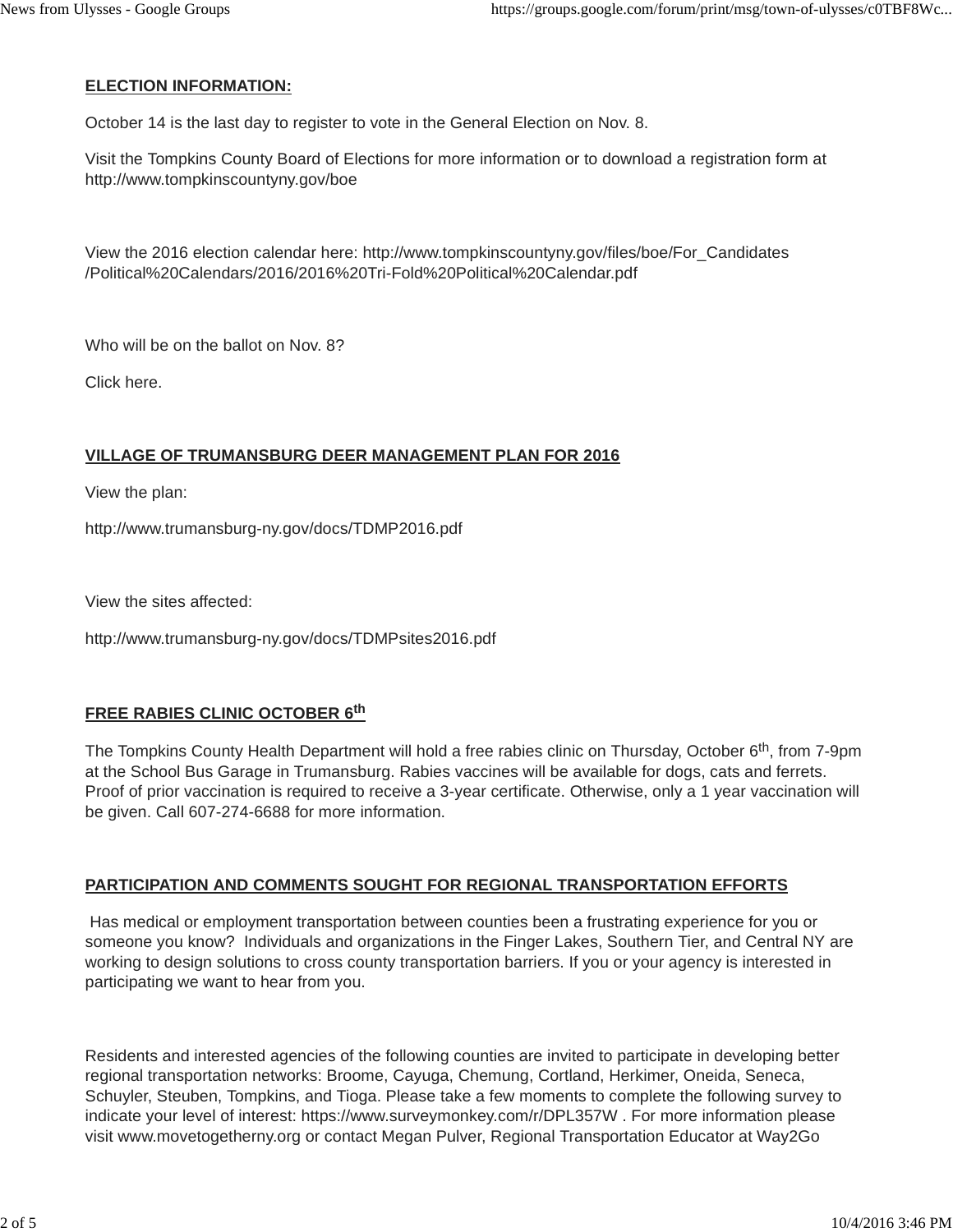Tompkins County: 607-272-2292, msp94@cornell.edu or Schuyler County Mobility Manager, Amber Simmons at Transportation Link-Line: 607-535-3555, asimmons@arcofschuyler.org before September 30th.

"Creating connections between transportation systems that cross county lines is the goal of the regional transportation project," Simmons said. "We also hope to expand and improve choices for riders who need to get to medical appointments and work. We need public and agency involvement to know what the issues are and if there are designs we are overlooking."

This regional transportation project has been initiated with funding through the NYS Department of Transportation, Federal Transit Administration and is supported by many area transportation providers, local agencies, and human service organizations interested in make traveling between counties easier for everyone.

## **DEC ANNOUNCEMENTS:**

## **Proposed changes to freshwater sportfishing regulations**

The New York State Department of Environmental Conservation (DEC) modifies freshwater sportfishing regulations every two years as part of DEC's commitment to enhance fishing opportunities and protect the State's freshwater resources.

There are several proposed changes that affect local waterbodies, including Cayuga Lake. View the proposed changes at https://content.govdelivery.com/accounts/NYSDEC/bulletins/15f413d .

Public comments will be accepted through October 7, 2016. Regulations will be effective in April 2017.

## **Find recreational opportunities on state lands**

The Department of Environmental Conservation (DEC) has an online State Lands Interactive Mapper (SLIM) which can be used to find fishing sites, trails and more on land owned by the state. Check it out at

http://www.dec.ny.gov/outdoor/45415.html .

## **2016-17 hunting licenses and deer management permits:**

Hunting licenses and Deer Management Permits for the 2016-17 season are available for purchase since August 1. Hunting and trapping licenses are valid for one year beginning September 1, 2016. Licenses and permits are available for purchase from the Clerk's Office, 8am-4pm, M-F.

Deer Management Permits will be available at various through Saturday, October 1, 2016 (but only until Sept. 30 in the Ulysses clerk's office.) Deer Management Permits, which are used to ensure proper management of the deer herd, are issued through a random selection process at the point of sale. Customers who are selected will receive their permits immediately. The chances of obtaining a Deer Management Permits remain the same throughout the application period - hunters do not need to rush to apply for a Deer Management Permit on the first day of sale. The 2016 chances of selection for a Deer Management Permit in each Wildlife Management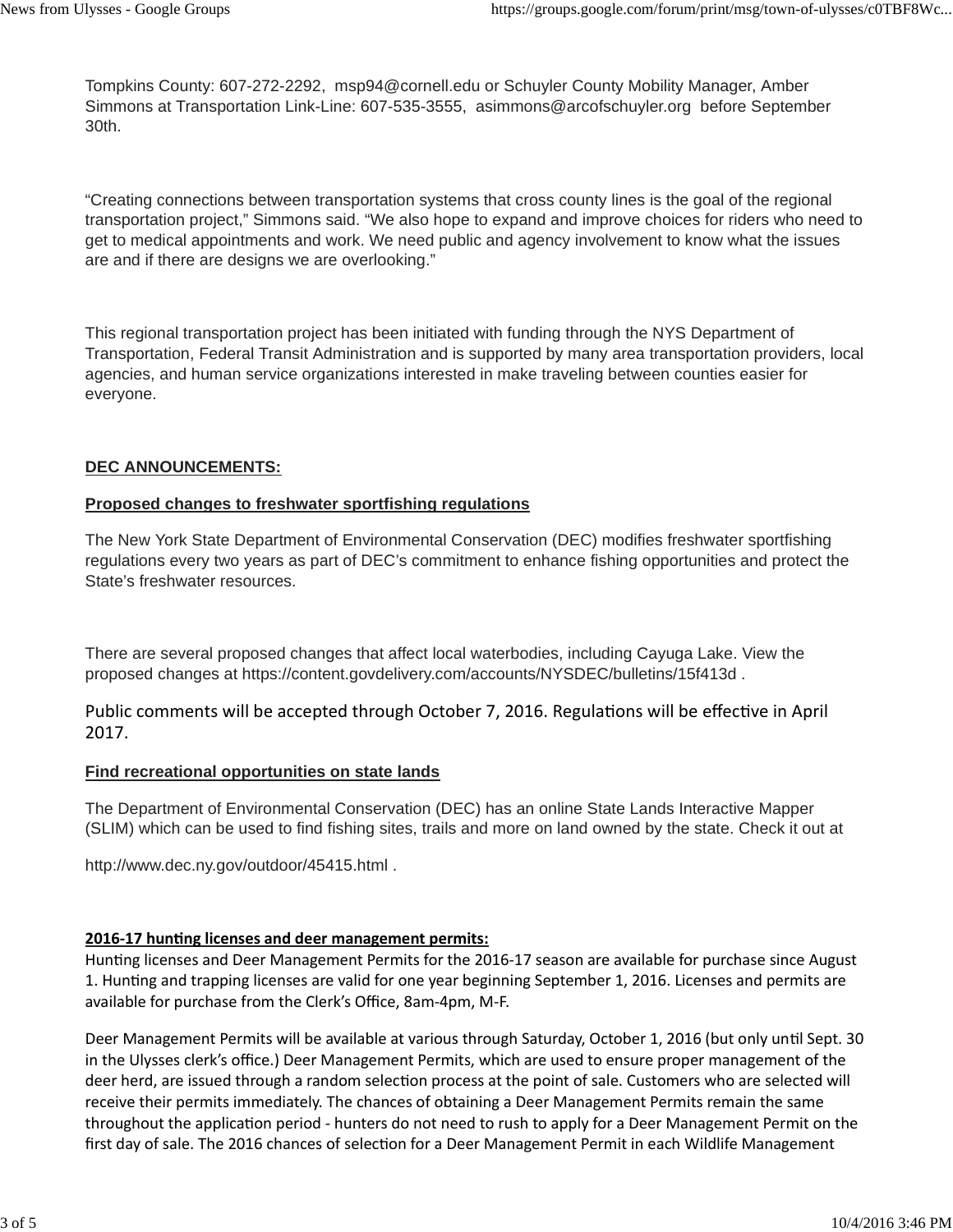Unit are available online, through License Issuing Agents, or the Deer Management Permits Hotline at 1-866-472-4332. Detailed information on Deer Management Permits is available on DEC's website.

The new Hunting & Trapping Regulations guide, which provides an easy to read compendium of all pertinent rules and regulations, will be available in August at all license issuing outlets and on the DEC Hunting Regulations webpage along with a list of license-issuing agents. You can also find that list at our online License Center or by contacting the DEC Call Center at 1-866-933-2257.

# **The venison donation program**

Anyone - not just hunters and anglers - can help feed the hungry by making a monetary contribution to the Venison Donation Program at any license issuing outlet. Individuals should inform the license sales agent if they are interested in making a donation of \$1 or more to support the program. Since 1999, these funds have been used by the Venison Donation Coalition for the processing of more than 330 tons of highly nutritious venison, the equivalent of 2.8 million meals served. For more information about the Venison Donation Coalition program, visit DEC's website.

# **DONATE EXTRA PRODUCE:**

A resident has agreed to serve as a local food hub. She will collect and donate local produce to needy families. If you have extra produce (fruit, vegetables and eggs) from your garden or CSA share, please drop it off in the cooler at 94 W. Main Street on Mondays, from 9am-8pm from July 1-October 1st. Visit http://friendshipdonations.org/hubs/ for more information.

# **DROUGHT UPDATES**

http://www.dec.ny.gov/lands/5017.html

http://droughtmonitor.unl.edu/Home/StateDroughtMonitor.aspx?NY

Visit DEC's Saving Water Makes Good Sense webpage for conservation tips that homeowners can take to voluntarily reduce their water usage.

# **UPCOMING TOWN BOARD MEETINGS: (All are open to the public and meet at the Town Hall)**

For agendas and other meeting information, click on the event on the calendar here: http://ulysses.ny.us /calendar/?category=Government

- Regular meeting- Tues. 9/27 at 7pm
- Special meeting (for budget)-Thurs. 9/29 at 8am

# **DON'T FORGET ABOUT OUR COMMUNITY CALENDAR!**

Check our community calendar often at http://www.ulysses.ny.us/calendar/ to stay up to date. You can also